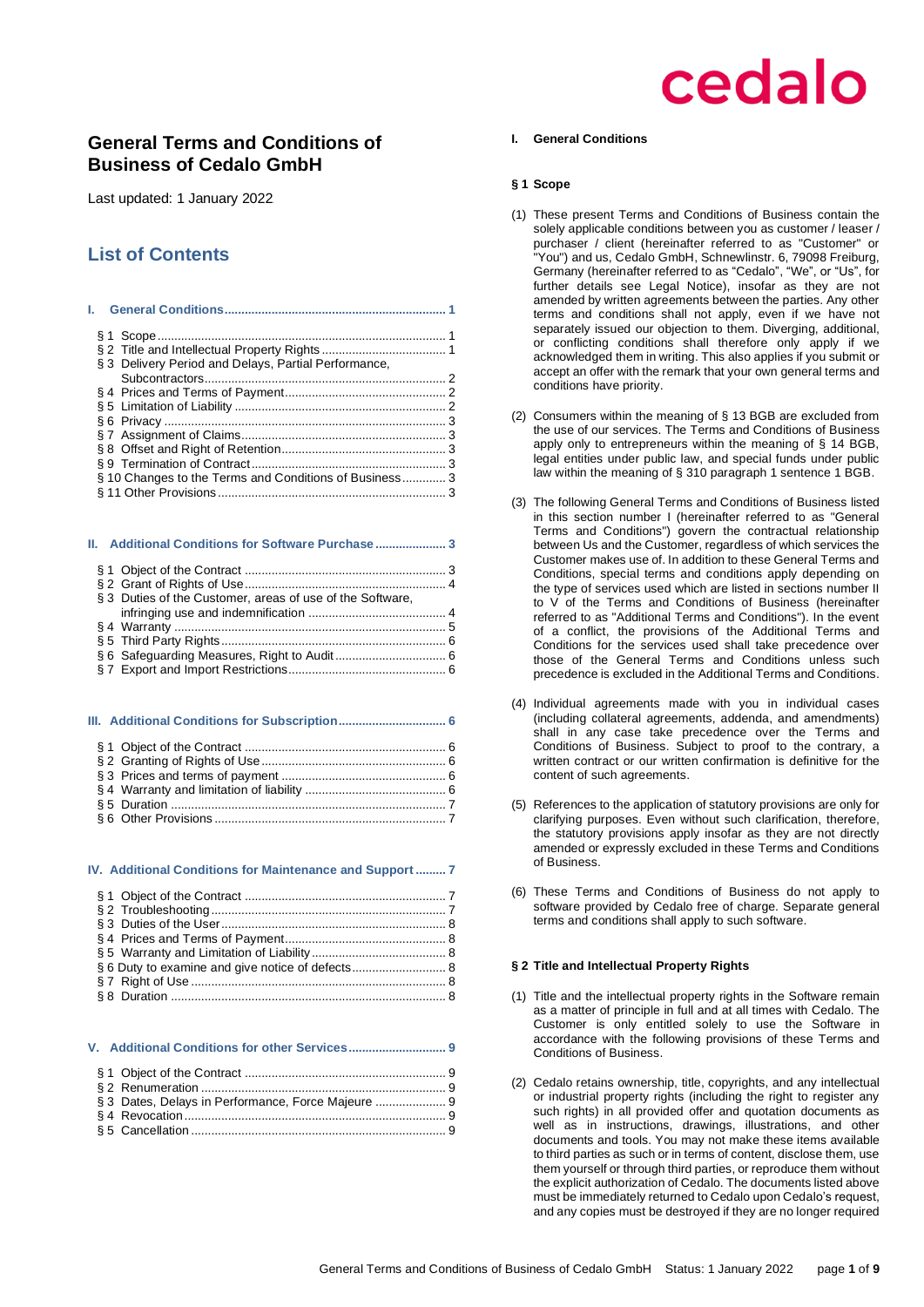by you in the orderly business or if negotiations do not lead to the conclusion of a contract. Excluded from this is the storage of electronically provided data for the purpose of usual data backup.

#### <span id="page-1-0"></span>**§ 3 Delivery Period and Delays, Partial Performance, Subcontractors**

- (1) Information on delivery periods is non-binding unless it has been designated expressly as binding by Cedalo in writing.
- (2) Delivery and performance due dates shall be extended by the amount of time that You are in default of payment under the contract and by the amount of time in which Cedalo is prevented from performance by circumstances for which Cedalo is not responsible, and by a reasonable start-up period after the end of the impediment. Such circumstances shall also include force majeure and labor disputes. Deadlines shall also be deemed to be extended by the period of time during which you fail to cooperate, in breach of contract, e.g., if you fail to provide information, fail to provide access, or if one of your employees is not available.
- (3) If the contracting parties subsequently agree on other or additional services which affect agreed deadlines, these deadlines shall be extended by a reasonable amount of time.
- (4) Reminders and setting of deadlines on your part must be in writing to be effective. A grace period must be reasonable. A period of less than two weeks is only reasonable in case of special urgency.
- (5) Cedalo may render partial services provided that the rendered partial services are reasonably usable for the Customer.
- (6) Cedalo may render the contractual services through third parties as subcontractors. The prerequisite is that the subcontractor has the necessary expertise.

#### <span id="page-1-1"></span>**§ 4 Prices and Terms of Payment**

- (1) Unless agreed otherwise, the prices shown in Cedalo's current list of prices and conditions apply. Additional or special services shall be charged separately.
- (2) The prices are in Euro plus the statutory value added / sales tax. The statutory value added / sales tax shall be shown separately in the invoice at the statutory rate on the day of invoicing. Cedalo can freely decide to offer and bill also in other currency. In such a case we will denote that in the offers and other documents accompanying your order.
- (3) The deduction of a discount requires a separate written agreement
- (4) One-time fees are due upon conclusion of the contract.
- (5) Recurring fees for recurring services are due upon receipt of a corresponding invoice and, unless agreed otherwise, shall be payable within seven (7) days of the date of invoice.
- (6) However, Cedalo is entitled at any time, even in the context of an ongoing business relationship, to provide the services ordered by the Customer in whole or in part only against advance payment. This applies in particular to cases in which, after the conclusion of the contract, we become aware of circumstances that justify well-grounded doubts about the Customer's ability to pay or creditworthiness and as a result of which a risk that our contractual claim for payment may be jeopardized exists.
- (7) If the Customer fails to pay the purchase price within 10 days as specified under § 4 (5) or otherwise specified on the invoice,

## cedalo

Cedalo is entitled to demand interest of 9% p.a. above the principal refinancing rate of the European Central Bank according to § 247 (1) BGB without prejudice to any other remedies to which Cedalo may be entitled.

If Cedalo is able to prove a higher damage, Cedalo shall be entitled to claim such damage. The Customer is, however, entitled to prove that Cedalo has suffered no damage or significantly less damage as a result of the delay in payment. Even in the latter case, however, Cedalo remains entitled to demand from the Customer the statutory interest on arrears applicable at the time.

(8) If, after the conclusion of the contract, it becomes apparent (e.g., by filing for insolvency proceedings) that Cedalo's claim for payment is jeopardized by the Customer's inability to pay, Cedalo shall be entitled to refuse performance in accordance with the statutory provisions and - if necessary, after setting a time limit - to rescind the contract (§ 321 BGB). In the case of § 650 (3) BGB, Cedalo may declare the rescission immediately; the statutory provisions on the dispensability of setting a time limit remain unaffected.

#### <span id="page-1-2"></span>**§ 5 Limitation of Liability**

- (1) Any liability of Cedalo for damages or reimbursement of expenses is excluded except for the cases described in the following paragraph (2).
	- (a) Data communication over the Internet cannot be guaranteed to be error-free, and/or available at all times according to the current state of the art. Insofar as Cedalo provides or performs services via the internet, Cedalo makes every endeavor to maintain the services offered as uniformly consistent as possible. However, Cedalo shall not be liable in particular for the fact that products or services offered over the internet are unavailable from time to time.
	- (b) In particular, Cedalo accepts no liability for the susceptibility of errors of products or services which functionality depends on the data or services of third parties.
	- (c) Unless otherwise agreed, Cedalo shall exercise the care customary in the industry. When determining whether Cedalo is at fault, it must be taken into account that software cannot be technically created without errors.
	- d) The foregoing limitation of liability applies also in favor of the legal representatives and vicarious agents of Cedalo if claims are asserted directly against them.
- (2) The foregoing disclaimer does not apply
	- in case of culpable intent or gross negligence,
	- in case of injury to life, limb, or health,
	- in the case of claims under the provisions of the Product Liability Act ("Produkthaftungsgesetz"), nor
	- in the event of a slightly negligent breach of an obligation that is essential for achieving the purpose of the contract (cardinal obligation). A cardinal obligation is an obligation whose fulfillment is essential for the proper execution of a contract, and on whose fulfillment the contracting parties may regularly rely. In the latter case, Cedalo's liability shall be limited to the amount of the damage which is foreseeable, and typical for the type of business in question.
- (3) Cedalo remains open to the plea of contributory negligence. In particular, the Customer is in charge of data security, and of defense against malicious software in each case in accordance with the current state of the art.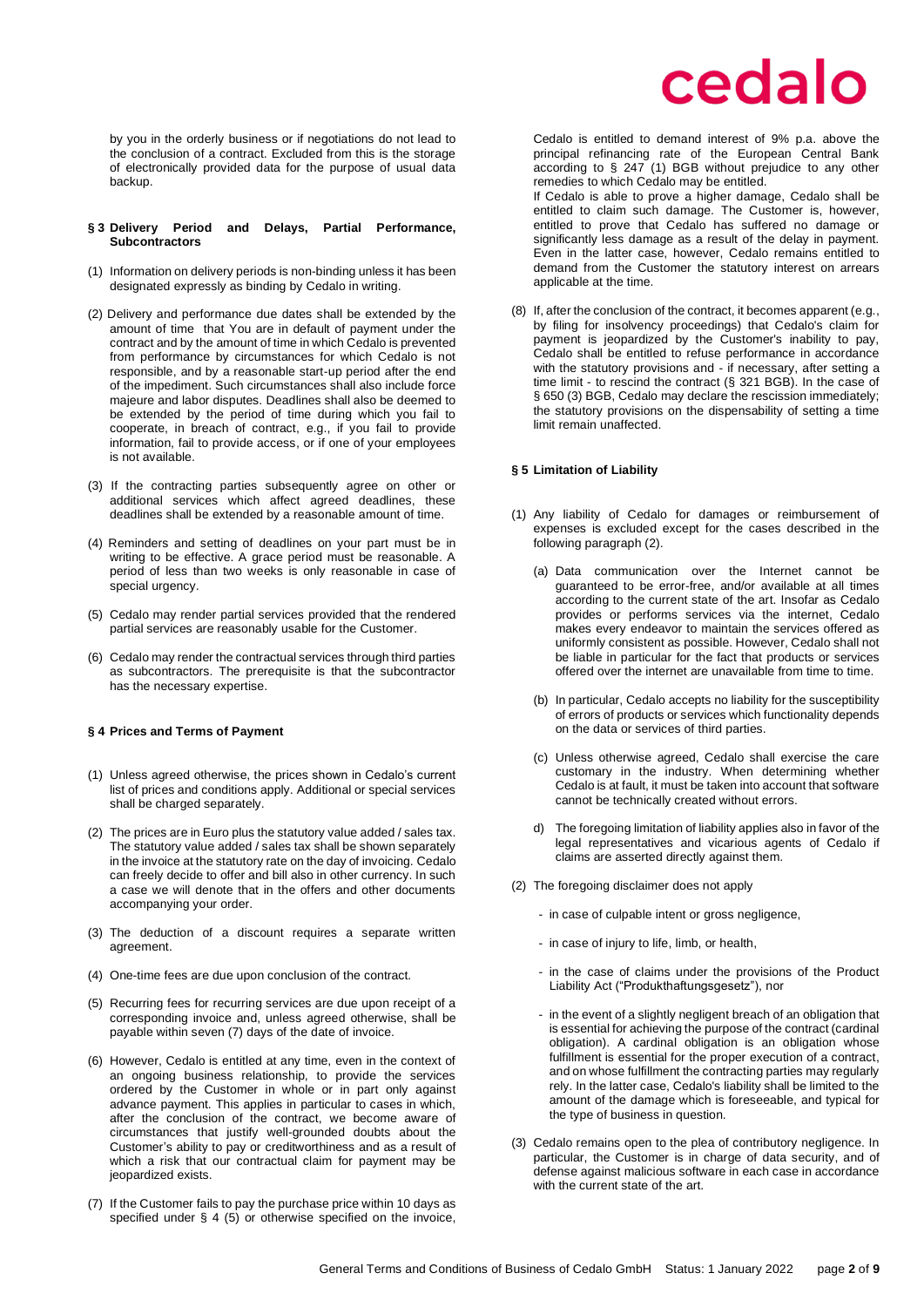#### <span id="page-2-0"></span>**§ 6 Privacy**

The protection of personal data of the Customer is an important concern for Cedalo. For the purpose of clarifying and informing the Customer, Cedalo provides a privacy policy that can be retrieved at any time.

#### <span id="page-2-1"></span>**§ 7 Assignment of Claims**

- (1) Unless otherwise agreed in the Additional Conditions of these Terms and Conditions of Business, or in the contract with the Customer, the assignment of claims other than monetary claims shall only be permissible with the prior written consent of the other contracting party. Such consent may not be unreasonably withheld. § 354a of the German Commercial Code ("Handelsgesetzbuch (HGB)") remains unaffected.
- (2) Cedalo is entitled to transfer the rights and obligations arising from the contract in whole or in part to a third party with a notice period of four weeks. In this case, the Customer is entitled to withdraw from the existing contract.

#### <span id="page-2-2"></span>**§ 8 Offset and Right of Retention**

- (1) The contracting parties may only offset claims that have been legally established or are undisputed.
- (2) A right of retention may only be asserted due to counterclaims from the respective contractual relationship.

#### <span id="page-2-3"></span>**§ 9 Termination of Contract**

- (1) Contracts concluded for a specified amount of time shall end upon expiry of the agreed time without the need for termination by notice. No automatic renewal shall take place unless otherwise agreed in the Additional Terms of these Terms and Conditions of Business, or in the contract with the Customer.
- (2) Any termination of the further exchange of services (e.g., in case of rescission, reduction, termination for cause, or damages in lieu of performance) must always be threatened by stating the reason and setting a reasonable deadline for remedy (usually at least two weeks) and may only be declared within two (2) weeks after expiry of the deadline. In the cases stipulated by law (cf. §323 (2) of the German Civil Code ("Bürgerliches Gesetzbuch (BGB)"), the setting of a deadline may be omitted. Anyone who is wholly or predominantly responsible for the disruption may not demand reversal.
- (3) An extraordinary right of termination of both parties due to an important reason remains unaffected.

#### <span id="page-2-4"></span>**§ 10 Changes to the Terms and Conditions of Business**

You will be notified of any amendments to these Terms and Conditions of Business in writing, by fax or by e-mail. If you do not object to this amendment within four (4) weeks after receipt of the notification, the amendments shall be deemed as accepted by you. You will be informed separately of the right to object and the legal consequences of silence in the event of an amendment to the Terms and Conditions of Business.

#### <span id="page-2-5"></span>**§ 11 Other Provisions**

(1) The law of the Federal Republic of Germany is applicable to these Terms and Conditions of Business with the exclusion of the United Nations Convention on Contracts for the International Sale of Goods.

## cedalo

- (2) Amendments, or supplements to the agreements made, including these Terms and Conditions of Business, must be made in writing to be effective. This shall also apply to the cancellation of this written form requirement. With the exception of managing directors or authorized signatories, the employees of Cedalo are not entitled to make verbal agreements deviating from this requirement. Transmission by telecommunication, in particular by fax or by e-mail, shall be sufficient to comply with the written form requirement provided that a copy of the signed declaration is transmitted.
- (3) Legally relevant declarations and notifications by You with regard to the contract (e.g., setting of deadlines, notification of defects, withdrawal or reduction) must be made in writing excluding text form. Legal formal requirements and further proof in particular in case of doubts about the legitimacy of the declarant remain unaffected.
- (4) Place of performance is Freiburg im Breisgau, Germany.
- (5) If the Customer is a merchant and has his place of business in Germany at the time of the order, the sole court of jurisdiction is the registered office of Cedalo, Freiburg im Breisgau, Germany. The same court of jurisdiction shall apply if the Customer has no general court of jurisdiction within Germany, relocates its domicile or usual place of residence out of Germany after the conclusion of the contract, or whose domicile or usual place of residence is unknown on the date of bringing an action. However, Cedalo shall also be entitled to assert claims in court at the Customer's registered office. Otherwise, the applicable statutory provisions shall apply to local and international jurisdiction.
- (6) Should provisions of these General Terms and Conditions wholly, or partially be or become ineffective or contradict the statutory provisions, the validity of the remaining provisions of these General Terms and Conditions shall not be affected hereby. In this case, the contracting parties shall enter into negotiations and replace the invalid provision with a legally valid provision that comes as close as possible to the economic sense and purpose of the invalid provision. The provision above shall apply mutatis mutandis in the event of regulatory gaps.

#### <span id="page-2-6"></span>**II. Additional Conditions for Software Purchase**

#### <span id="page-2-7"></span>**§ 1 Object of the Contract**

- (1) The object of the contract in the case of the purchase of Software is
	- (a) the permanent provision of the Software specified in the offer as a download in the version specified in the offer or if the version is not specified in the offer in the version specified in the current price list valid at the time of conclusion of the contract,
	- (b) the provision of the associated user documentation, and
	- (c) the granting of the rights of use described in § 2.
- (2) The Software is transferred electronically. Insofar as the Software is protected by means of a license key, the Customer shall receive the license key exclusively for the use of the Software as specified in this Agreement, in particular in § 2.
- (3) In particular, the following are not objects of the contract:
	- (a) the creation of the system environment required for the use of the Software. The Customer is solely responsible for setting up a functional hardware and software environment for the Software that is sufficiently dimensioned, also taking into account the additional load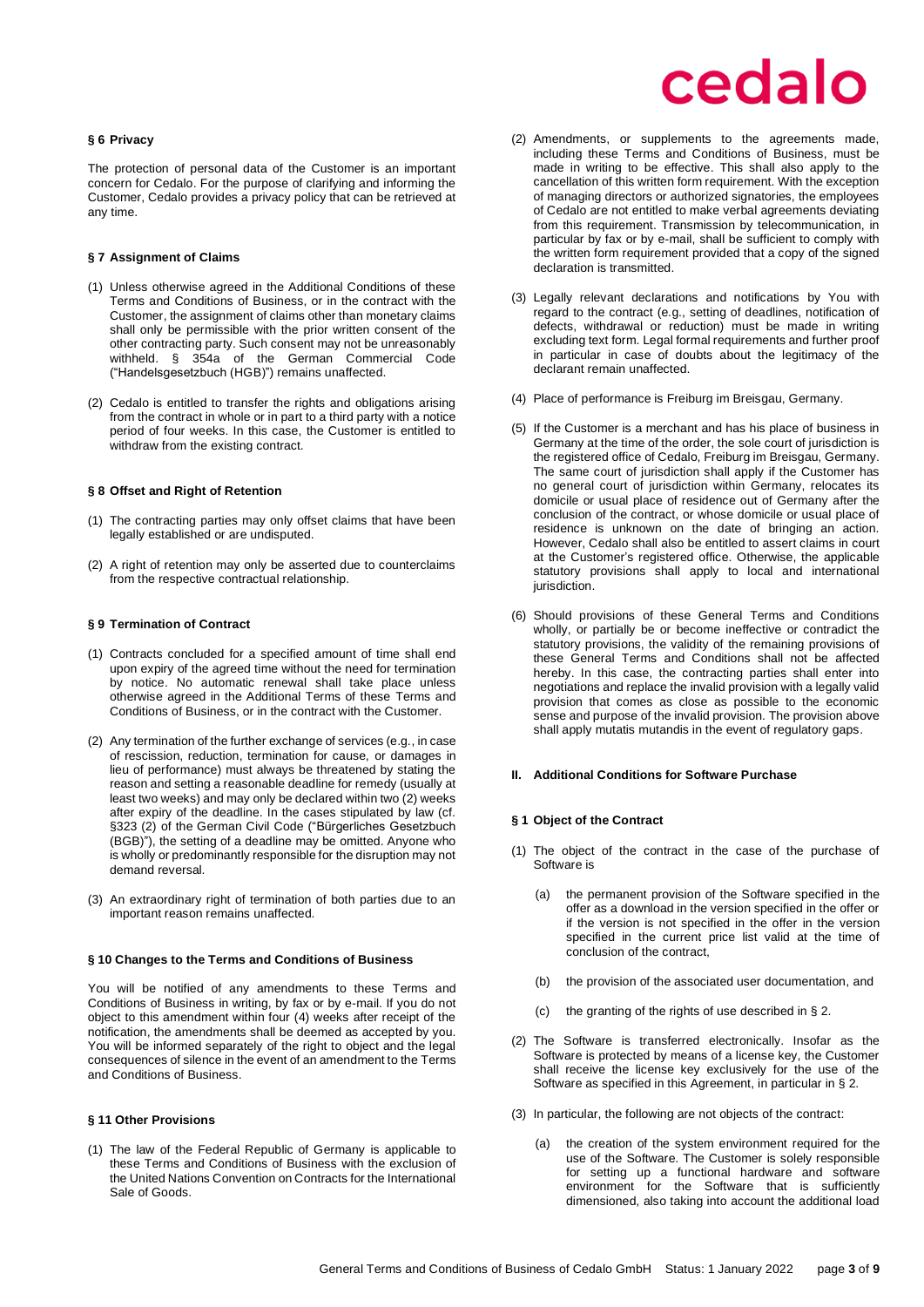caused by the Software that is the subject matter of this agreement;

- (b) the source code of the Software;
- (c) updates, further developments or any other version of the Software;
- (d) services of any other kind (e.g., installation, configuration, software maintenance, training courses, or seminars, support), unless the Customer agrees these separately in writing with Cedalo.
- (4) The quality characteristics of the Software are conclusively stated in the offer as well as in the price list for the respective version of the Software. Such information is to be understood as a description of performance but does not constitute a warranty. Any such expressly designated warranty requires a written declaration by the management of Cedalo to be effective.

## <span id="page-3-0"></span>**§ 2 Grant of Rights of Use**

- (1) Upon full payment of the remuneration as defined in § 4 of the General Conditions, the Customer shall receive the simple, nonexclusive right to use the Software for an unlimited period of time to the extent granted in these Additional Conditions for the Purchase of Software, in the offer, and in the price list.
- (2) The Software may only be used simultaneously by a maximum number of natural persons corresponding to the licenses purchased by the Customer ("Agreed Use"). The Agreed Use includes the installation of the Software, the loading into the working memory, as well as the intended use by the Customer. The number of licenses and the type and scope of use are otherwise determined in the offer, and the price list.
- (3) Without the prior express written consent of Cedalo, the Customer shall not have the right to lease or otherwise sublicense the Software, to publicly reproduce or make it accessible by wire or wireless means, or to make it available to third parties against payment or free of charge, e.g., by way of application service providing or as "Software as a Service". §2 (4) shall remain unaffected.
- (4) The Customer shall be entitled to permanently transfer the acquired copy of the Software to a third party by handing over the documentation. In this case, he must completely stop using the program, remove all installed copies of the program from his computers, and delete all copies located on other data carriers unless he is legally obligated to retain them for a longer period of time, and notify us of the name and address of such third party. Upon Cedalo's request, the Customer shall confirm in writing the complete performance of the aforementioned measures or, if applicable, explain the reasons for a longer retention. Furthermore, the Customer shall expressly agree with the third party on the observance of the scope of the granting of rights according to this § 2. A splitting of purchased license volume packages is not permitted. If the Customer violates this clause, he shall owe us a reasonable contractual penalty to be determined by Cedalo at its reasonable discretion which amount may be reviewed by the competent court in the event of a dispute. Any further claims for damages by Cedalo shall remain unaffected. Any contractual penalty paid shall be set off against any claims for damages. The contractual penalty represents the minimum damage.
- (5) The Customer is entitled to create a backup copy if this is necessary to secure future use. The Customer shall visibly affix the note "Backup Copy" as well as a copyright notice of the manufacturer to the created backup copy. The customer shall not be granted any further right to reproduce the software in parts or as a whole, in particular to create derivative works.
- (6) If the Customer uses the software to an extent that exceeds the acquired rights of use qualitatively (compared to the type of use permitted) or quantitatively (compared to the number of licenses acquired), the Customer shall immediately purchase the rights of use necessary for the permitted use.
- (7) The Customer shall not be entitled to remove or circumvent the existing protective mechanisms of the Software against unauthorized use unless this is necessary to achieve troublefree use. Copyright notices, serial numbers, and other features serving to identify the software may also not be removed or modified. The same applies to suppression of the screen display of corresponding features.
- (8) If Cedalo supplements or replaces the Software by way of subsequent performance, the Customer shall be entitled to the same rights to this subsequently provided Software as to the previously provided Software. If the supplementation or replacement results in the Customer receiving more than one not necessarily complete - version of the Software, the Customer shall delete the surplus Software and confirm the deletion in writing. Rights of use to the surplus software shall expire with the use of the new software parts after a period of four weeks. The provisions of this paragraph shall also apply to services rendered by Cedalo without any obligation to do so.
- (9) The granting of rights shall be subject to the condition precedent of full payment of the purchase price.

#### <span id="page-3-1"></span>**§ 3 Duties of the Customer, areas of use of the Software, infringing use and indemnification**

- (1) The Customer undertakes to inspect the Software prior to the conclusion of the contract to ascertain whether its specification matches the Customer's wishes and needs
- . (2) The Customer is aware of the material operating characteristics and conditions of the software.
- (3) The Customer is advised that, unless otherwise agreed, the Software has not been specifically planned, developed, produced, or adapted by Cedalo for the Customer. The Customer is therefore aware that the Software may not meet the Customer's specific requirements. The Customer shall be solely responsible for the selection of the Software with regard to its intended use as well as for the results to be achieved by using the Software. Cedalo does not warrant the suitability of the Software for any particular purpose.
- (4) The Customer shall take adequate precautions for the event that the Software might not work properly in whole or in part (e.g., through regular backups, documentation of the use of the Software, fault diagnosis, regular checking of the results, or emergency planning). It is his responsibility to ensure the functionality of the working environment of the program.
- (5) If the customer uses software from Cedalo, it is therefore the sole responsibility of the customer to check the entries made by him. The customer is aware that the software will also produce incorrect results in the event of incorrect entries. The same applies to operating errors by the Customer. The Customer shall in no case be released from his own examination of the entries made and results obtained by using the Software. Cedalo is neither responsible for the Customer's input or any incorrect operation of the Software by the Customer, nor is Cedalo responsible for the results obtained by the use of the Software by the Customer based on his input.
- (6) The Customer is responsible for his own supervision, handling, and control of the use of the Software. This responsibility includes that the Customer, if necessary, selects suitable applications for which or with which the Customer wishes to use Cedalo's Software in a supporting manner in a professional manner according to the technical requirements (including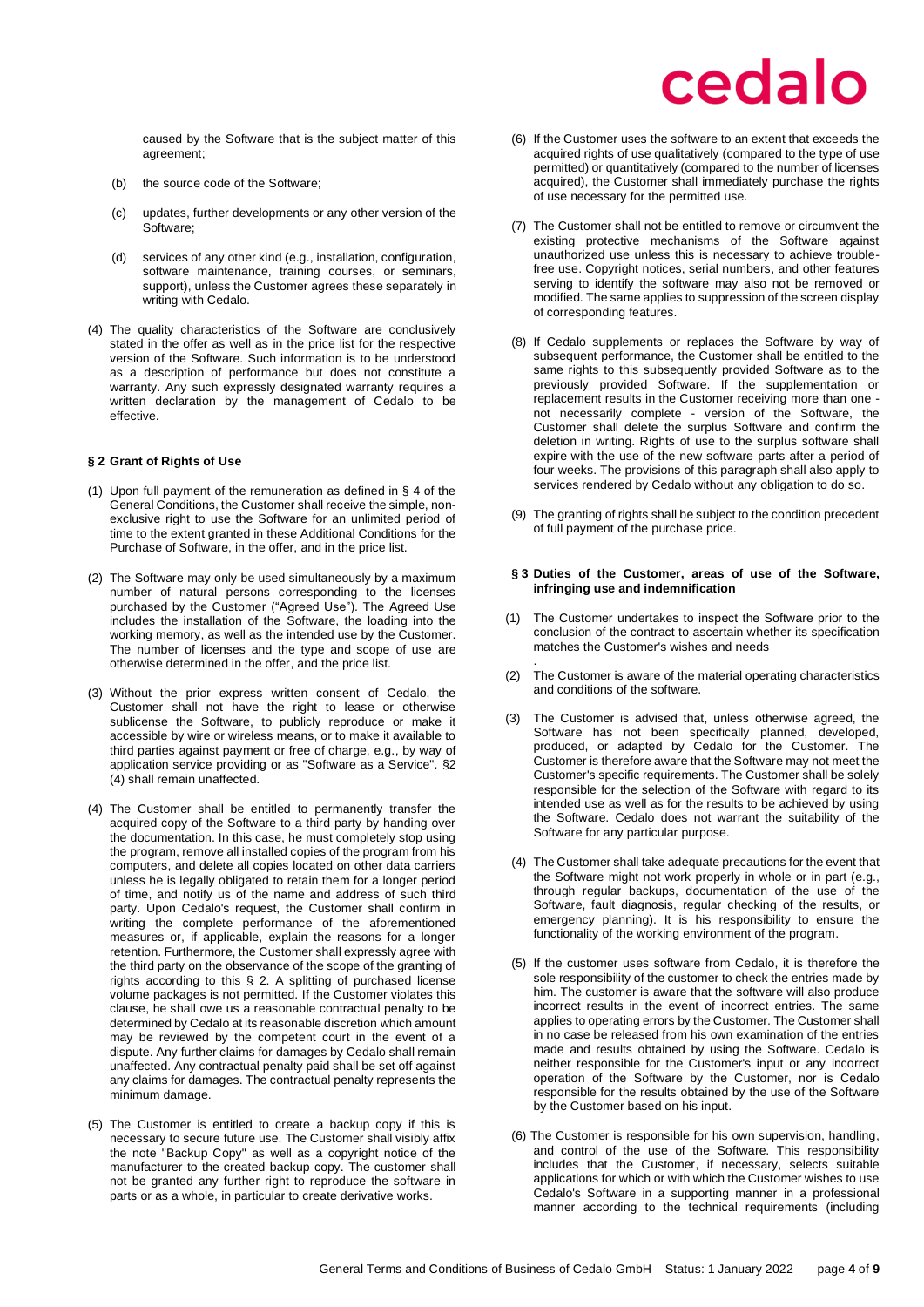system environment) as well as taking into account the results intended by using the Software.

- (7) The Customer shall comply with the guidelines issued by Cedalo for the installation and operation of the Software and take care to check in regular intervals on current notes on Cedalo's website.
- (8) The Customer is aware that the Software is not suitable and intended for Hazardous Areas of Use. "Hazardous Areas of Use" are such areas of use or use cases in which fault-free operation of the Software is indispensable to avert damage to human life, physical integrity, health and/or other legal interests of considerable importance.
- (9) Subject to a deviating agreement with Cedalo, the Customer is prohibited from using the Software for the following Hazardous Areas of Use:

- Use in connection with power plants, in particular in the field of nuclear energy

- Use in connection with traffic safety, in particular air traffic safety
- Use in connection with medical or life support equipment
- Use in connection with weapons systems
- (10) The Customer is aware that the Software as far as the Customer desires - can also be used for use in Critical Processes or for integration into such processes. "Critical Processes" shall be understood to be, for example, those processes of a technical and/or business nature that handle tasks with a high degree of importance for the Customer or third parties and/or with which due to their sensitivity significant risks for the Customer or third parties are associated (for example, with regard to security, value creation, secrecy, sensitivity of data processing, etc., e.g., use of the Software in connection with the transaction of funds or the sale of securities or other goods). If the Customer uses the Software in connection with Critical Processes, Cedalo hereby again expressly draws the Customer's attention to the obligations under the preceding paragraphs, in particular paragraphs 4 to 7. It is the sole responsibility of the Customer to determine and establish, if necessary, an independent procedure for the verification of its inputs and the results obtained using the Software for such purposes of use of the Software. Cedalo shall not be responsible for this. Cedalo again expressly points out to the Customer that incorrect inputs made by the Customer may also produce incorrect results and may lead to considerable damage for such purposes of use.(11) In the event of a breach of the foregoing duties the Customer shall bear the associated disadvantages and costs.
- (12) The Customer undertakes to use the storage space and the Software only in accordance with the applicable law, in particular with the statutes, official regulations, or third-party rights and these Terms and Conditions of Business. The statutory provisions of the home country of the Customer and of Cedalo are definitive. The Customer will not engage in any actions which breach applicable law. The Customer shall not use the Software:
	- to send spam or other multiple or unsolicited messages in violation of applicable laws,
	- to send or store libelous, obscene, threatening, defamatory, or other unlawful or banned material, including material that is harmful to children or breaches the rights of third parties; or
	- to send or store material which contains software viruses, worms. Trojan horses, or other harmful computer codes, files, scripts, agents, or programs.

The Customer accepts sole liability for content resulting out of their use of the Software and indemnifies and holds Cedalo harmless from all claims, actions, consequences of actions, losses, or damages which arise by virtue of the Customer's conduct contrary to the contract.

(13) §5 of the General Conditions shall remain unaffected.

#### <span id="page-4-0"></span>**§ 4 Warranty**

- (1) Cedalo warrants the agreed quality as well as that the Customer can use the Software without infringement of third-party rights. The warranty of quality shall not apply to defects based on the fact that the Software is used in a hardware and software environment which does not meet the requirements specified by Cedalo or to changes and modifications which the Customer has made to the Software without being entitled to do so by law, by this contract, or on the basis of a prior written consent by Cedalo.
- (2) The Customer shall inspect the Software for obvious defects immediately upon receipt and shall notify Cedalo thereof without undue delay, otherwise any warranty for such defects shall be excluded. The same shall apply if such a defect becomes apparent later. § 377 HGB ("Handelgesetzbuch" /German Commercial Code) shall apply.
- (3) In the event of a material defect, Cedalo shall first be entitled to subsequent fulfillment i.e., at its own discretion to remedy the defect ("Rectification") or to deliver a replacement. Within the scope of the replacement delivery the Customer shall, if necessary, take over a new version of the Software unless this leads to unreasonable impairments. In case of defects of title, Cedalo shall, at its own discretion, provide the Customer with a legally unobjectionable possibility to use the Software or modify the Software in such a way that no third-party rights are infringed anymore.
- (4) Cedalo already fulfills its obligation to remedy defects by providing updates with an automatic installation routine for download.
- (5) As long as the Customer has not fully paid the remuneration due under this contract and as long as he has no legitimate interest in retaining the overdue remuneration, Cedalo shall be entitled to refuse the supplementary performance.
- (6) The Customer's right to reduce the purchase price or to withdraw from the contract in the event that the Rectification or replacement delivery fails twice remains unaffected. A right of withdrawal does not exist in the case of insignificant defects. If the Customer claims damages or reimbursement of futile expenses, Cedalo shall be liable in accordance with § 5 of the General Conditions.
- (7) With the exception of claims for damages, warranty claims based on material defects are subject to a limitation period of one year. The limitation period begins after the download has been made available. Claims for damages and claims for reimbursement of futile expenses are subject to § 5 of the General Conditions.
- (8) The Customer shall support Cedalo in locating and eliminating the defects and grant immediate access to documents detailing the appearance of the defect.
- (9) Before asserting claims for supplementary performance, the Customer shall examine with due diligence whether a defect subject to supplementary performance exists. If an alleged defect is not subject to the obligation of subsequent performance (sham defect), the Customer may be charged for the services rendered by Cedalo for verification and error correction at the respective valid rates of remuneration plus the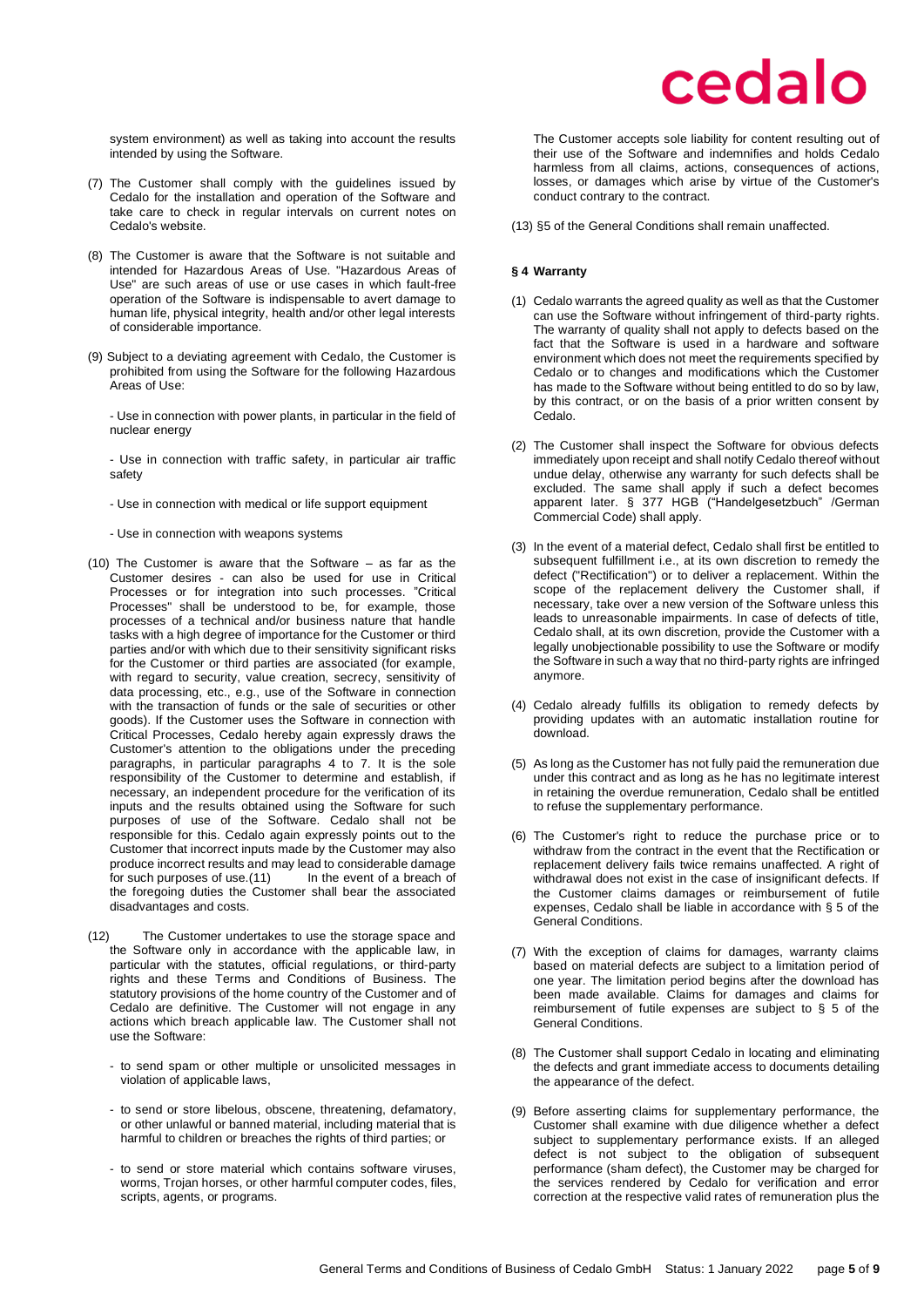expenses incurred unless the Customer could not have recognized the sham defect even by exercising due diligence.

## <span id="page-5-0"></span>**§ 5 Third Party Rights**

- (1) Cedalo shall indemnify the Customer at its own expense against all claims of third parties under German law arising from infringements of intellectual property rights for which Cedalo is responsible. The Customer agrees to notify Cedalo without delay and in writing if third parties assert intellectual property rights in the purchased delivery item against it. If the Customer does not notify Cedalo immediately about the asserted claims, this right of indemnification shall expire.
- (2) In case of infringement of intellectual property rights Cedalo may - without prejudice to any claims for damages of the Customer at its own discretion and at its own expense with regard to the affected performance
	- (a) after prior consultation with the Customer, make changes which, while safeguarding the Customer's interests, ensure that an infringement of intellectual property rights no longer exists or
	- (b) acquire the necessary rights of use for the Customer.

### <span id="page-5-1"></span>**§ 6 Safeguarding Measures, Right to Audit**

- (1) The Customer shall take suitable measures to secure the software, and, if applicable, the access data for online access against access by unauthorized third parties. In particular, all copies of the Software as well as the access data shall be kept in a protected location.
- (2) The Customer assumes it as an independent obligation to enable Cedalo to verify at the place of use of the Software the compliance of the Customer with the terms of this Agreement, in particular, whether the Customer uses the program qualitatively, and quantitatively within the scope of the licenses acquired by him, and to support Cedalo in this verification to the best of his ability. For this purpose, the Customer shall provide Cedalo with information, grant access to relevant documents and records, and allow Cedalo or an auditing company named by Cedalo and acceptable to the Customer to inspect the hardware and software environment used. The review shall take place upon notice during the Customer's normal business hours. Notice shall be given with at least seven (7) day notice. Cedalo shall endeavor to cause as little disruption as possible to the Customer's business activities.

### <span id="page-5-2"></span>**§ 7 Export and Import Restrictions**

The parties are aware that the contractual software may be subject to export and import restrictions. In particular, there may be official authorization requirements or the abroad use of the software or related technologies may be subject to restrictions. The Customer shall comply with the applicable export and import control regulations, in particular, of the Federal Republic of Germany and the European Union as well as all other relevant regulations. Cedalo's performance of the contract is subject to the proviso that no obstacles due to national and international regulations of export and import law as well as no other legal regulations prevent the performance.

### <span id="page-5-3"></span>**III. Additional Conditions for Subscription**

## <span id="page-5-4"></span>**§ 1 Object of the Contract**

(1) The object of the contract is the temporary provision of the software specified in the offer in the basic version. Regarding the object of the contract, § 1 of the Additional Conditions for Software Purchase applies with the proviso that, in deviation from §1 (1) (a) of the Additional Conditions for Software Purchase, the Software shall be provided temporarily for the duration of the subscription.

- (2) In addition to the basic version of the Software, the Customer may at any time rent additional services such as additional data points, machines, users, and/or connectors (hereinafter referred to as modules).
- (3) The scope of the subscription agreement, in particular additionally booked modules, and any subscription period agreed upon deviating from these Terms and Conditions of Business shall result from the offer alternatively from Cedalo's current price list.

## <span id="page-5-5"></span>**§ 2 Granting of Rights of Use**

- (1) Upon full payment of the remuneration as defined in § 4 of the General Conditions, the Customer shall receive a simple, nonexclusive right to use the Software for the agreed billing period , limited in time to the duration of the subscription, in accordance with §2 of the Additional Conditions for Software Purchase.
- (2) §2 (4) of the Additional Terms for Software Purchase shall not apply.

## <span id="page-5-6"></span>**§ 3 Prices and terms of payment**

In addition to §4 of the General Conditions, the following additional provisions shall apply:

- (1) An invoice is issued for a period of twelve (12) months in advance (hereinafter referred to as the billing period).
- (2) The Customer shall raise objections to the billing for the services provided by Cedalo in writing to the office indicated on the invoice within four weeks after receipt of the invoice. After expiry of the aforementioned period, the invoice shall be deemed approved by the Customer. Cedalo shall draw the Customer's attention specifically to the significance of his actions when sending the invoice.
- (2) Cedalo is entitled to adjust the prices on which its services are based for the following contractual months at its reasonable discretion. Cedalo will inform the Customer about changes in prices in text form at least six weeks before the end of the billing period (§ 315 (3) BGB ("Buergerliches Gesetzbuch")). If the Customer does not agree with the change of prices, he may terminate this contractual relationship extraordinarily at the time when the change of the price list is intended to become effective. The termination must be in text form. If the Customer does not terminate the contractual relationship at the time the price change becomes effective, the price change shall be deemed to be approved by him. When notifying the Customer of the price change, Cedalo shall draw the Customer's attention specifically to the intended significance of his conduct.

## <span id="page-5-7"></span>**§ 4 Warranty and limitation of liability**

(1) Technical data, specifications, and performance data in public statements, in particular in advertising material, are not an exact description of the appearance and performance of the Software. The functionality of the Software shall initially be based on the description in the user documentation and the supplementary agreements made in this regard. In all other respects, the Software must be suitable for the use presumed under this contract and must otherwise have a quality that is customary for software of the same type.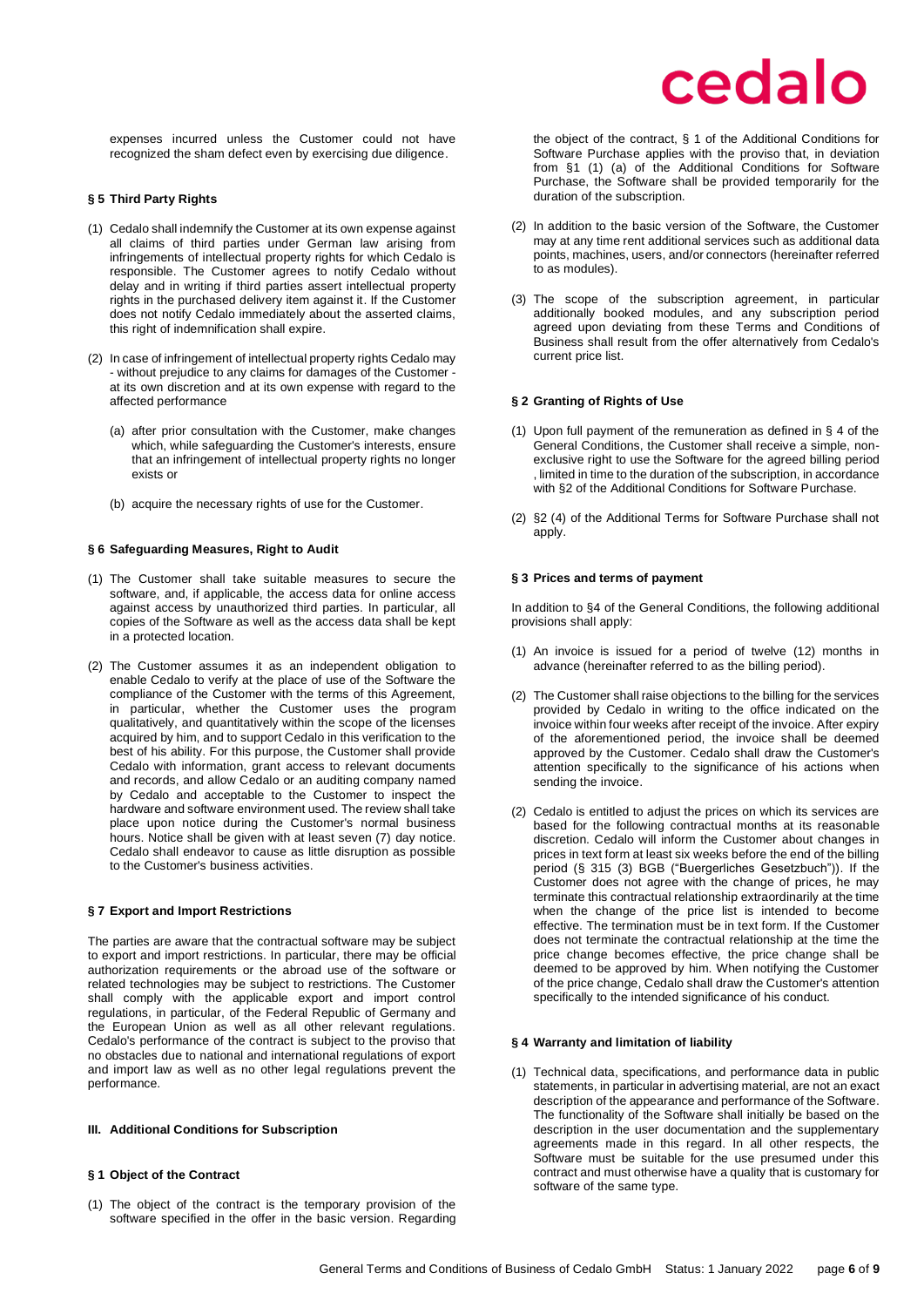- (2) Cedalo shall provide and maintain the Software in a condition suitable for the contractual use. The obligation to maintain does not include the adaptation of the Software to changed conditions of use and technical and functional developments, such as changes in the IT environment, in particular changes in the hardware or the operating system, adaptation to the functional scope of competing products, or establishing compatibility with new data formats.
- (3) §4 (8) and (9) of the Additional Terms and Conditions for the Purchase of Software shall apply.
- (4) Liability without fault in accordance with § 536a of the German Civil Code ("Buergerliches Gesetzbuch" (BGB)) for defects existing at the time of conclusion of the contract is excluded.
- (5) §5 of the General Conditions remains unaffected.

#### <span id="page-6-0"></span>**§ 5 Duration**

- (1) The contract is concluded for an indefinite period.
- (2) The contract may be terminated with a notice period of three (3) months to the end of a billing period.
- (3) Additional modules may be terminated with a notice period of three (3) months to the end of a billing period. A refund of payments made is excluded.
- (4) The right to extraordinary termination without notice remains unaffected. In this case Cedalo is entitled to block access to the Software with immediate effect.

#### <span id="page-6-1"></span>**§ 6 Other Provisions**

§3, §5, §6 and §7 of the Additional Conditions for Software Purchase shall apply accordingly.

#### <span id="page-6-2"></span>**IV. Additional Conditions for Maintenance and Support**

#### <span id="page-6-3"></span>**§ 1 Object of the Contract**

- (1) The object matter of the contract shall be support services for the elimination of errors in the software specified more detailed in the offer. §1 (3) (a) and (b) of the Additional Conditions for Software Purchase shall apply accordingly.
- (2) During the term of the contract, the Customer shall receive new versions of the Software free of charge.
- (3) Unless otherwise agreed in writing in particular cases, the Customer shall not be entitled to the following services:
	- (a) The adaptation of the Software to versions or statuses in use by other users or distributed by Cedalo;
	- (b) The adaptation of the Software to a changed hardware or software environment including the adaptation to changed operating systems;
	- (c) The adaptation of the Software to legal or other sovereign requirements;
	- (d) The installation of the Software delivered under this Agreement;
	- (e) The instruction and training of the Software users;
	- (f) Other inquiries and advice, unless otherwise provided for below.

## cedalo

This list is not exhaustive. It cannot be concluded from the lack of naming of services that these services are subject of Cedalo's contractual obligations. The rights of the Customer based on Cedalo's liability for defaults under this contract shall remain unaffected.

#### <span id="page-6-4"></span>**§ 2 Troubleshooting**

- (1) The aim of error correction is to establish or maintain the functionality of the Software to the extent agreed in the contract for the provision of the Software. An error shall be deemed to exist if the Software does not exhibit its functionality in the system environment contractually intended for it,when used as intended, and if this has more than a minor effect.
- (2) The notification of errors in the Software must always be made in text form. A verbal report via a hotline provided by Cedalo is permissible if the Customer makes up for the report in text form within two working days at the latest. Errors of the Software shall be described by the Customer as detailed as possible including a description of the error symptoms, the conditions of use, previous instructions to the Software, the number of workstations affected, a description of the system and hardware environment including any third-party software used, and any changes made to the Software. Any report shall be made by the Customer immediately after discovery of the error. Errors shall be reported by indicating their priority. The priorities are divided into the following classes:

|    | <b>Priority Classification</b>                         | <b>Description</b>                                                                                                                                                                                                                             | Response<br>time |
|----|--------------------------------------------------------|------------------------------------------------------------------------------------------------------------------------------------------------------------------------------------------------------------------------------------------------|------------------|
| Ι. | urgent;<br>the business<br>operation is<br>interrupted | The application is not executable,<br>program crashes, printing, and<br>selecting and/or transferring data<br>cannot be started, data is not or not<br>correctly and completely stored or<br>read.                                             | 1 day            |
| Ш. | high;<br>the business<br>operation is<br>impaired      | The operation of the application is<br>impaired, or malfunctions occur,<br>in particular: messages are<br>incomprehensible or are not in the<br>correct context to the called<br>function functionalities do not<br>show the expected results. | 4 days           |
| Ш. | low; the<br>business<br>operation is not<br>impaired   | Working with the software is<br>possible, even if not consistently<br>within the agreed parameters, the<br>user-friendliness needs<br>improvement, malfunctions can be<br>bypassed.                                                            | 12 days          |

The classification of errors into the various categories shall be made by the Customer at his reasonable discretion taking due account of the impact that the error has on business operations and the interests of Cedalo. The main factor for the classification of an error into an error category is the presence of identical or comparable characteristics as specified in the error description. The response time is calculated from the receipt of the error report by Cedalo from the Customer. It runs from Monday to Friday, excluding public holidays at Cedalo's headquarters. If the error reaches a higher priority level, the Customer shall notify Cedalo thereof without delay.

- (3) Upon receipt of a proper error report from the Customer, Cedalo undertakes to initiate measures to eliminate the error within the specified response times. Elimination of the error within the response time is not owed. Cedalo renders the services for error elimination in accordance with generally accepted business practice. Cedalo does not guarantee the elimination of the error at all or within a certain time. There is also no obligation to ensure a certain availability of the Software.
- (4) Cedalo may eliminate occurring errors, considering the above prioritization, at its own discretion by the following measures:
	- (a) provision of software on data carriers or online, which modifies and/or supplements the software specified in the preamble and which is to be installed by the Customer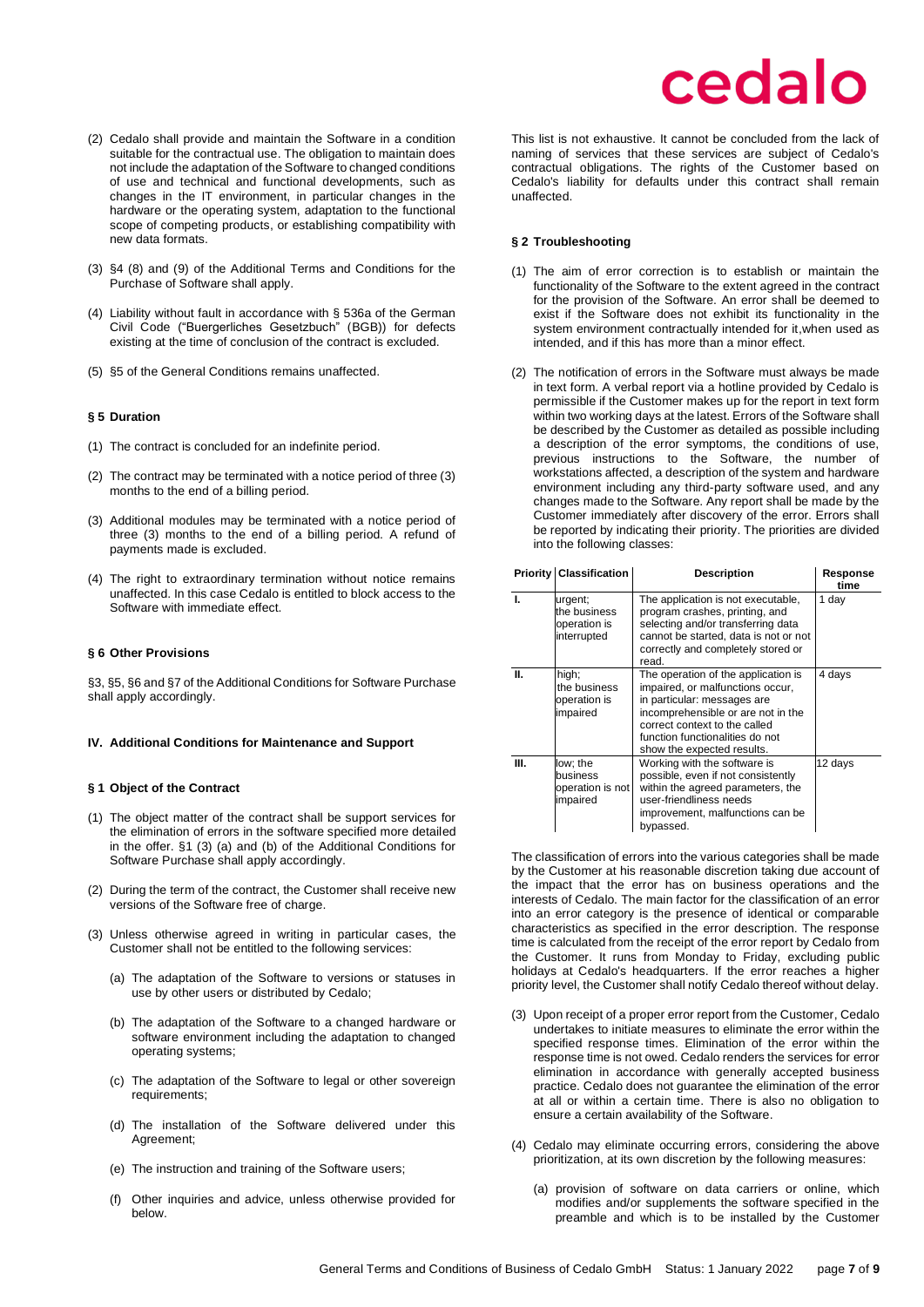himself. This regularly includes the provision of software components ("patches") but may also include the provision of the complete software which requires a new installation,

- (b) troubleshooting via remote access to the Customer's systems in which the Software itself can be modified or its settings can be changed,
- (c) proposal to the Customer to bypass the error or to correct the error,
- (d) and, if the aforementioned measures are not possible or do not promise success, on-site troubleshooting.

## <span id="page-7-0"></span>**§ 3 Duties of the User**

- (1) A prerequisite for the provision of the support services, in particular for error handling and elimination by Cedalo, is that the Customer uses the Software at the current status based on the services contractually provided by Cedalo i.e., in particular, installs patches or implements suggestions made by Cedalo for circumventing or eliminating the error.
- (2) A further prerequisite for the performance of the Services is that the Customer does not operate the Software in a system environment other than the one relevant at the time of the conclusion of this Agreement without consultation with Cedalo.
- (3) The Customer shall support Cedalo in every respect in the performance of the Services under this Agreement. In particular and in the interest of an efficient troubleshooting and error handling, the Customer shall immediately after conclusion of the contract appoint two responsible employees (hereinafter referred to as "Contact Persons") as well as corresponding deputies with in-depth knowledge (administrator knowledge) regarding the Software as contact persons for Cedalo and shall name them in writing to Cedalo.
- (4) The Contact Persons shall bundle and coordinate messages and inquiries from the Customer. Before passing on the messages and inquiries, they will first check based on their own expertise how they can help the users concerned. If they are unable to solve the problems, they will forward the messages and requests to Cedalo in text form or via the hotline. They are entitled to give orders to Cedalo also for the provision of services not owed under this contract. Other employees of the Customer are not authorized to submit reports and inquiries to Cedalo.
- (5) The Contact Persons shall also support Cedalo during the troubleshooting work, for example, by transmitting test cases and/or test data, providing error logs, screenshots, etc.
- (6) Insofar as Cedalo is obliged to provide services for which performance Cedalo has to have access the Customer's IT system by way of remote data transmission, the Customer shall provide the corresponding access to the Software via a communication network (e.g., internet). If it is not possible to eliminate the error by remote data transmission because such access was not ensured and, as a consequence, an on-site visit becomes necessary, Cedalo shall charge for such visit in accordance with the remuneration agreed in the offer plus half the hourly rate for the travel time as well as travel costs and other expenses. Access by remote data transmission shall be made via a connection protected against unauthorized access by third parties.

### <span id="page-7-1"></span>**§ 4 Prices and Terms of Payment**

§ 3 of the Additional Conditions for Subscription shall apply.

### <span id="page-7-2"></span>**§ 5 Warranty and Limitation of Liability**

- (1) For defects reported by the Customer to Cedalo during the term of this contract the provisions of § 2 of the Additional Conditions for Maintenance and Support shall apply. Furthermore, there shall be no claims for subsequent performance for defects during the term of the contract.
- (2) If Cedalo provides the Customer with software within the scope of the error elimination, the Customer shall have the rights according to this § 5 and the supplementary applicable statutory provisions with regard to the software parts which cause a change and addition to the previously used Software.
- (3) The above claims shall become statute-barred within 12 months except for cases of intent and fraudulent intent.
- (4) Insofar as the Software provided is identical to the Software already in use, § 4 of the Additional Conditions for the Software Purchase shall apply.
- (5) Insofar as Cedalo provides the Customer with Software for a limited period of time within the scope of the services to be rendered pursuant to this Section IV, any strict liability for defects already existing at the time of the conclusion of the contract shall be excluded.
- (6) § 5 of the General Conditions remains unaffected.

### <span id="page-7-3"></span>**§ 6 Duty to examine and give notice of defects**

- (1) The Customer shall inspect the deliverables including any modified or supplemented documentation immediately after delivery, in particular with regard to completeness and functionality of basic program functions.
- (2) Cedalo must be notified immediately in writing of any defects discovered in this process. The notice of defects shall contain a description of the defects as detailed and concrete as possible.
- (3) For defects which could not be detected within the scope of the previously described proper inspection, Cedalo must be notified in writing immediately after detection. This notice of defects must also contain as detailed and concrete as possible a description of the defects.

## <span id="page-7-4"></span>**§ 7 Right of Use**

- (1) To the extent that Cedalo makes Software available to the Customer on a permanent basis, Cedalo grants the Customer rights of use thereto to the extent of § 2 of the Additional Conditions for Software Purchase.
- (2) To the extent that Cedalo makes Software available to the Customer on a temporary basis, Cedalo grants the Customer rights of use thereto to the extent of  $\S$  2 of the Additional Conditions for Subscription.

## <span id="page-7-5"></span>**§ 8 Duration**

- (1) The contract is concluded for an indefinite period.
- (2) The contract may be terminated with three (3) months' notice to the end of a billing period.
- (3) In the event that Cedalo permanently discontinues the distribution of a product, Cedalo shall be entitled to partially terminate the contract with respect to this product with a notice period of three (3) months.
- (4) The right to extraordinary termination and to termination without notice remains unaffected.